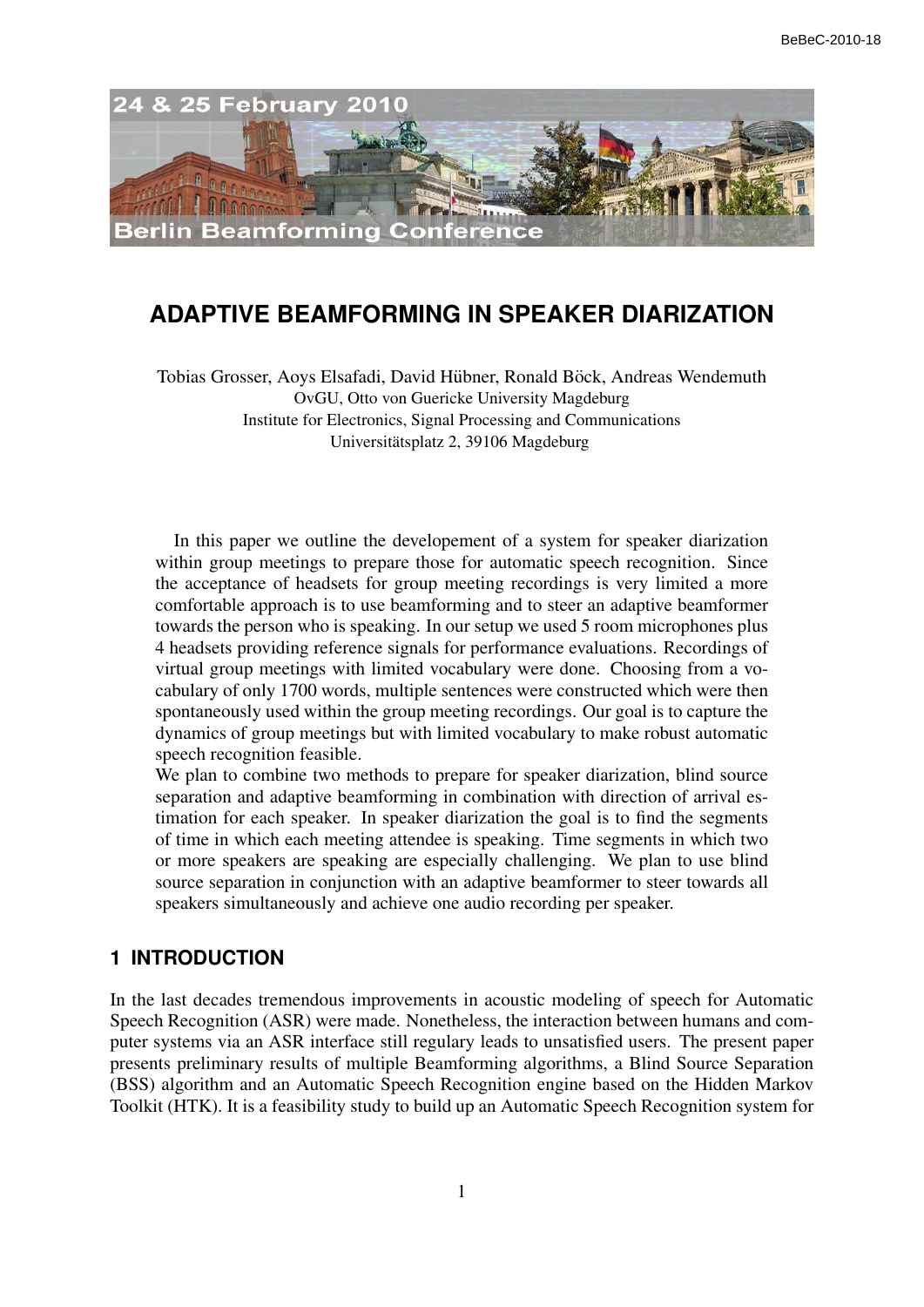group meetings with limited vocabulary. The vocabulary of the recorded group meetings is restricted to a set of 1700 words which were used to construct sentences in four categories namely nature (animals and plants), food and cooking, train traveling and bits and pieces. Participants of the one hour lasting meetings were asked to use only these sentences, subordinate clauses taken from those or a small number of predefined linking words. Our intention is to provide insights into the dynamics of group meetings which might lead to more robust and adaptive ASR systems.

In Fig. [1](#page-1-0) a survey of the proposed speaker diarization system is shown in which BSS, Direction of Arrival Estimation and Beamforming are expected to show mutual enhancement and complementary aspects. The extracted audio signals from Blind Source Separation and Beamforming are merged in the subsequent fusion-stage the purpose of which is to compensate weaknesses of the BSS algorithm by the robustness of the Beamforming and vice versa. As the last stage before ASR speaker model based speaker diarization will be performed.



<span id="page-1-0"></span>*Figure 1: Survey of the proposed speaker diarization system*

## **2 Beamforming**

### **2.1 Simulating the array**

In order to be able to intuitively rate the separation performance of a linear equidistant microphone array on two sources we first simulated our setup using 6 microphones and the geometry given in Fig. [4.](#page-3-0) The emitting signal is a single sine wave with constant frequency. One can see that the directivity for the single sine wave is good. Reception of signals is restricted to a circular arc of maximal 30◦ . Due to the broad spectrum of speech and resulting changing interference patterns of the microphone array over frequency, the directivity of the beamformer in practice is expected to decrease significantly.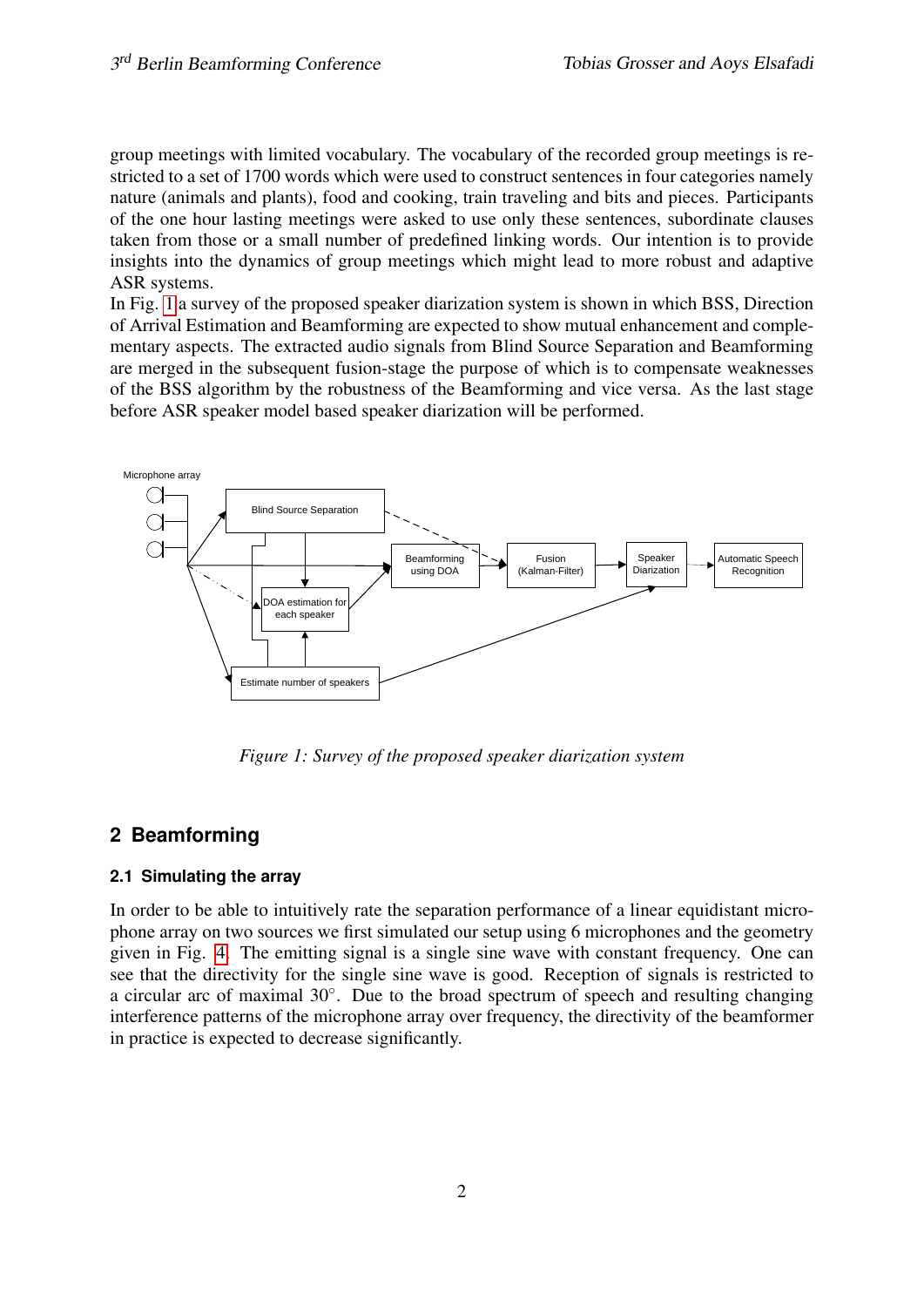

*Figure 2: Simulated audio lab: Polar response of simulated equidistant line array consisting of 6 microphones. The beam is directed towards the first loudspeaker which is at 55*◦ *.*



*Figure 3: Simulated audio lab: Polar response of simulated equidistant line array consisting of 6 microphones. The beam is directed towards the second loudspeaker which is at 115*◦ *.*

#### **2.2 Beamforming-Algorithm evaluation**

In order to assess the performance of different common beamformer methods we conducted recordings in our audio lab with cushion walls. Two speakers, one female and one male, were recorded separately via an headworn dynamic microphone. The first speaker counted from one to ten in his own rythm. When the second speaker was recorded she was listening to the voice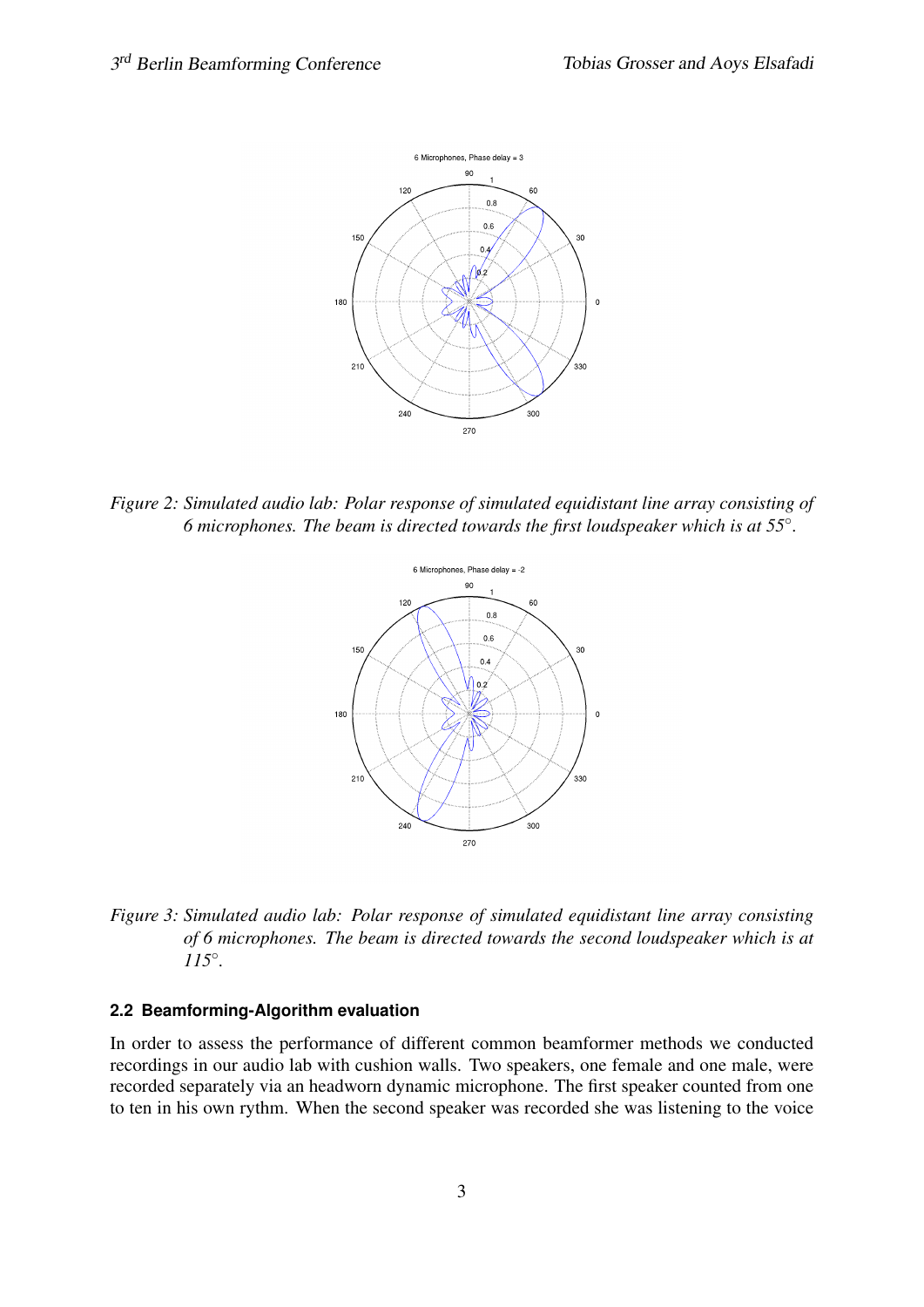

<span id="page-3-0"></span>*Figure 4: Geometry of the audio lab*

of the first speaker over headphone and by that synchronizing with the first speakers voice. Both recordings were exported as one stereo audio file with one speaker only on the left and the other speaker only on the right side. We then used a microphone array with 6 elements to record the played back stereo recording emitted from two high quality loudspeakers within the audio cabin. The spacing between the microphones of the equidistant line array was 0.36*m*.

This approach has two major advantages compared to simultaneous recording of both speakers. First the single recordings of the speakers can serve as reference signals. Moreover the loudspeakers have unlike speaking humans a constant position.

For performance assessment we used three criteria. The Source to Distortion Ratio (SDR) which is defined as

$$
SDR := 10 \log_{10} \frac{||S_{target}||^2}{||e_{interf} + e_{noise} + e_{artif}||^2}
$$
(1)

sets the average power of the target signal in relation to all kind of distortion signals. On the other hand the commonly used Source to Interference Ratio (SIR)

$$
SDR := 10 \log_{10} \frac{||S_{target}||^2}{||e_{interf}||^2}
$$
 (2)

compares the target signal with the interference signal and by that neglects spectral power coming from either noise or artifacts of the algorthm. We found that the SDR correlates much better with the perception of seperation results than the SIR when listening to the audio files. As another criterion which reflects the acceptance of separation results we used the correlation coefficient introduced by Bravais and Pearson:

$$
\rho = \frac{cov(X, Y)}{\sqrt{var(X)var(Y)}} \quad \text{with} \quad -1 \le \rho \le 1. \tag{3}
$$

A positive correlation is indicated by positive values of  $\rho$ , e.g. if *X* increases *Y* increases as well. When  $\rho$  is negative a negative correlation exists, e.g. if *X* increases *Y* decreases. A value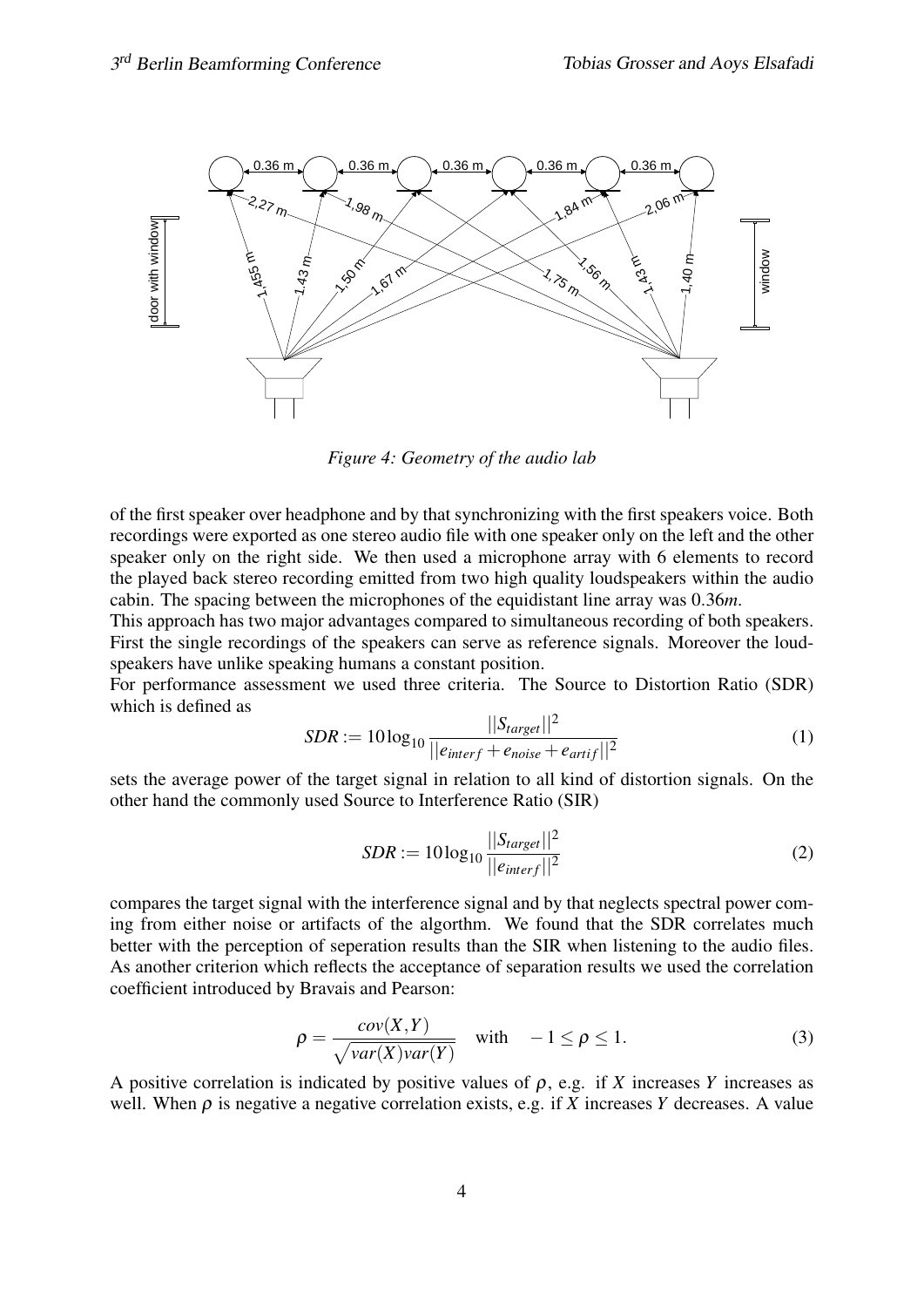around zero indicates that there is no linear correlation between the variables.

For performance assessment and in particular decomposition of the results of the beamforming algorithms we used matlab scripts from the Signal Separation Evaluation Campaign [\[2\]](#page-8-0). The function

$$
[s_{target}, e_{interf}, e_{artif}] = bss\_decomp\_gain(se, i, S)
$$
\n
$$
(4)
$$

assumes that a given estimate  $\hat{s}(t)$  of a source  $s_i(t)$  can be decomposed into a sum

$$
\hat{s}(t) = s_{target}(t) + e_{interf}(t) + e_{artif}(t)
$$
\n(5)

where  $s_{target}(t)$  corresponds to the target source  $s_i(t)$ ,  $e_{interf}(t)$  accounts for the interferences of the unwanted sources, and  $e_{artif}(t)$  comprises all unwanted artifacts induced by the separation algorithm.

To measure the effectiveness of the different beamformer methods for the signal separation task we used the evaluation criteria defined above not only for the output signal of the beamformer but also for the individual microphone signals. We call a beamformer to be *effective*, only if the SDR and the correlation coefficient  $\rho$  of its output is higher than the maximum value of those criteria of all individual microphones, where the criteria are calculated on a time shifted version of the microphone signals to compensate for sonic delay. The time shift is calculated by computing the cross-correlation between the reference signal and the recorded signal of the individual microphone. The time shift leading to the maximum cross-correlation is used to shift the microphones' signal before the evaluation criteria are calculated.

In Table [1](#page-5-0) the presence of each speaker within the single microphones can be concluded from the values in the table. The loudspeaker of speaker 1 is closest to mic 5 while mic 1 is the closest microphone to the loudspeaker of speaker 2. This is only partly reflected in the values of SDR,  $\rho$  and SIR, probably due to reflections of two windows in the audio cabin (Fig. [4\)](#page-3-0).

In Table [2](#page-5-1) we show results of 5 different beamformers. The first column (*Y<sub>DSBgeom</sub>*) contains performance criteria of a simple Delay and Sum beamformer where time delays are calculated based on measurements of microphone and loudspeaker positions in  $R<sup>3</sup>$ . The time delays are used to bring the target signal components into phase which leads to a constructive summation. The interferer signal components are likely to add, at least partly, destructively. The results show that the Delay and Sum beamformer performs effectively according to our definition for speaker 1. *Y*<sub>DSBgeom</sub> has  $SDR = -7.76$  *dB* which is greater than  $SDR = -12.25$  *dB* for the best single microphone *mic 3*. Equivalent its correlation coefficient is  $\rho = 0.38$  which is greater than  $\rho = 0.24$  for *mic 3*. On the other hand  $Y_{DSBgeom}$  does not perform effectively for speaker 2 for which the correlation coefficient  $\rho = 0.60$  is slidely less than the one of the best microphone *mic 2* which is  $\rho = 0.61$ .

The most effective beamforming algorithm in terms of our evaluation criteria is *yRobustGSC* ([\[1\]](#page-8-1)) for which the  $SDR = -7.25$  dB of speaker 2 is significantly higher than for the best microphone (mic 3: SDR=-12.25 dB) and the same holds for the correlation coefficient  $\rho = 0.40$  compared to the best microphone (mic 3:  $\rho = 0.24$ ).

The beamformer marked with *Y<sub>DSBxcorr</sub>* is a Delay and Sum Beamformer which uses crosscorrelation to establish an optimal shift between each of the room microphones and the reference signal drawn from the headworn microphone of the person to be amplified. The time-shifted room microphones are then added to form the beamformers output.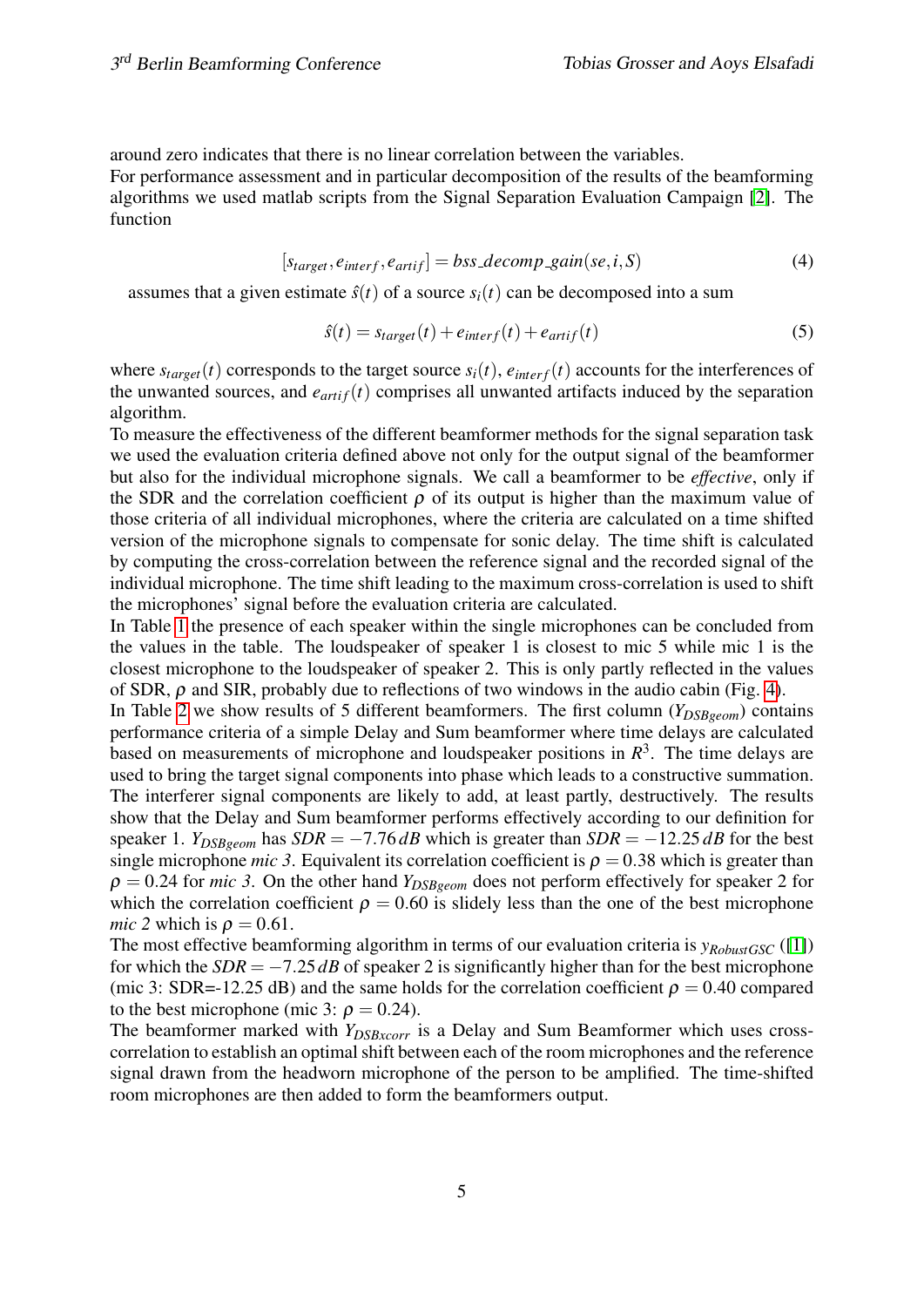| correlation coefficient for recordings done in an audio lab with cushion walls. Speaker<br>2 is significantly louder than speaker 1. |            |             |                 |             |             |                  |                  |  |  |
|--------------------------------------------------------------------------------------------------------------------------------------|------------|-------------|-----------------|-------------|-------------|------------------|------------------|--|--|
|                                                                                                                                      |            | mic 1       | $\text{mic } 2$ | mic 3       | mic 4       | mic <sub>5</sub> | mic <sub>6</sub> |  |  |
| speaker 1                                                                                                                            | <b>SDR</b> | $-18.10$ dB | $-15.35$ dB     | $-12.25$ dB | $-15.63$ dB | $-12.39$ dB      | $-12.70$ dB      |  |  |
|                                                                                                                                      | <b>SIR</b> | $-6.92$ dB  | $-3.63$ dB      | $-5.12$ dB  | $-1.22$ dB  | $6.59$ dB        | 25.80 dB         |  |  |
|                                                                                                                                      |            | 0.12        | 0.17            | 0.24        | 0.16        | 0.23             | 0.23             |  |  |
| speaker 2                                                                                                                            | <b>SDR</b> | $-5.20$ dB  | $-2.37$ dB      | $-4.56$ dB  | $-6.96$ dB  | $-8.02$ dB       | $-10.60$ dB      |  |  |
|                                                                                                                                      | <b>SIR</b> | 22.47 dB    | 22.09 dB        | 27.96 dB    | $16, 16$ dB | 18.44 dB         | 16.15 dB         |  |  |
|                                                                                                                                      |            | 0.48        | 0.61            | 0.52        | 0.41        | 0.37             | 0.28             |  |  |

<span id="page-5-0"></span>*Table 1: Audio lab: Signal to Distortion Ratio, Signal to Interference Ratio, and Pearson's correlation coefficient for recordings done in an audio lab with cushion walls. Speaker*

<span id="page-5-1"></span>*Table 2: Audio lab: SDR, SIR, and Pearson's correlation coefficient* ρ *for recordings done in our audio lab with cushion walls. YDSBgeom is a simple Delay and Sum Beamformer using the measurements from Fig. [4](#page-3-0) . yGSC is a Generalised Sidelobe Canceller. yRobustGSC is a modified version of the GSC proposed by Hoshuyama et al. [\[3\]](#page-8-2). YDSBxcorr is a Delay and Sum Beamformer based on cross-correlation with the reference signal.*

|           |            | $Y_{DSBgeom}$ | <b>YGSC</b> | <i>YRobustGSC</i> | Y <sub>DSBxcorr</sub> |
|-----------|------------|---------------|-------------|-------------------|-----------------------|
|           | <b>SDR</b> | $-7.76$ dB    | $-7.56$ dB  | $-7.25$ dB        | $-7.60$ dB            |
| speaker 1 | <b>SIR</b> | 44.48 dB      | 13.15 dB    | 13.95 dB          | 10.96 dB              |
|           | 0          | 0.38          | 0.39        | 0.40              | 0.39                  |
|           | <b>SDR</b> | $-2.47$ dB    | $-1.41$ dB  | $-0.87$ dB        | $-0.65$ dB            |
| speaker 2 | <b>SIR</b> | 25.86 dB      | 26.28 dB    | 25.59 dB          | 27.95 dB              |
|           |            | 0.60          | 0.64        | 0.67              | 0.68                  |

### **3 BSS**

The main task of Blind Source Separation BSS is to extract acoustic sources of mixed signals by canceling the interference of the other sources involved in the mixing signal. An identical copy of the original source at the output stage of the BSS is not expected.

In most real acoustic applications signals are received at microphone side in different arrival time. That means they suffer from delay according to multi propagation paths and from reflections at the room walls. According to this fact, the received signals in a real acoustic application are in most cases convolutive signals of the propagated signals from the speakers to the microphones. However, many Blind Source Separation based Algorithms are normally used to separate these convolutive signals. The Cocktail-party is a common example for convolutive signals, in which simultaneously talking speakers in a room are involved and recovering a certain speech is required. On the other hand, if all the signals arrive at the microphone's side at the same time the signals are called Instantaneous-Mixed-Signals.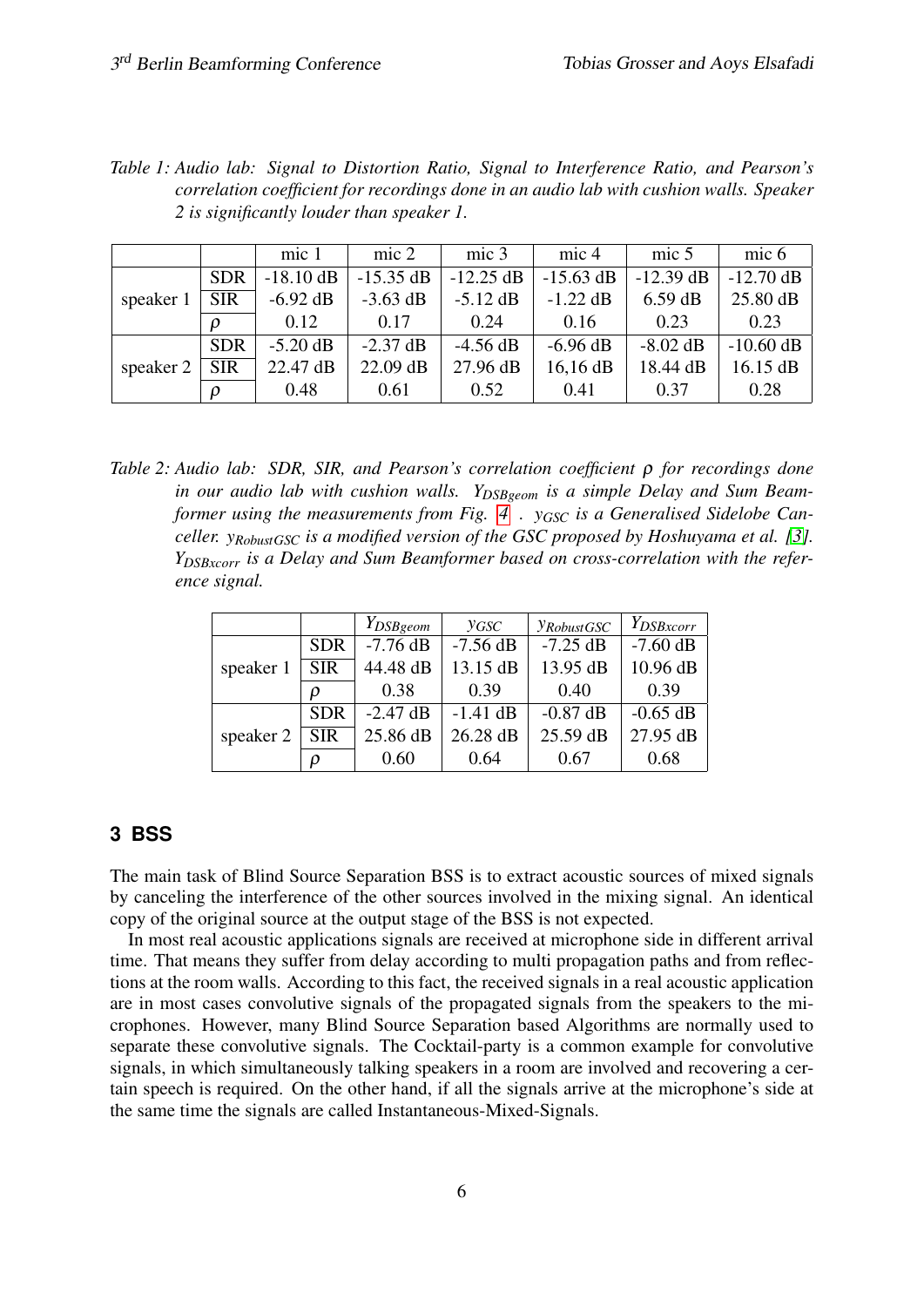Moving from time domain into frequency domain to deal with convolutive signals can be achieved by using the Fast Fourier Transform (FFT). Depending on the number of available sources and microphones we can distinguish between the following scenarios: 1. Extracting/Separating signals from a mixed signal by using just a single microphone. In this case a possible way to separate the mixed signals (unknown number of sources) is to use the Head-Related-transfer function HRTF altogether with prior knowledge of the source statistics. Another related method for separating mixed signals of unknown number of sound sources by using a single microphone depends on Auditory Scene Analysis and Psycho-Acoustics. 2.TITO System: A TITO System (Two-input-two-output) is a special case of the MIMO (Multi Input Multi Output) system in which the mixing signals of two sources are recorded at two microphones. In under-determined Systems the number of speakers is larger than the number of the available microphones. Under-determined mixed signals are very difficult to separate even under perfect knowledge of the mixing system.

#### **3.1 Practical Experiment**

In this part we experimented with the FastICA-based BSS algorithm to compare the results with Beamforming. Our FastICA-Based BSS tool requires that the number of extracted signals equals the number of used microphones. For that reason we used only 2 microphones.

|       | Used-Microphones   Extracted Signal (Speaker)   SDR in dB |           |
|-------|-----------------------------------------------------------|-----------|
| $3+4$ |                                                           | $-8.2220$ |
| $3+4$ |                                                           | $-5.8812$ |

## **4 Speaker diarization**

Speaker diarization is the process of finding the segments of time within a meeting in which each meeting participant is talking. It is a a necessary procedure before automatic speech recognition (ASR) of group meetings can be achieved. ASR systems can be adapted on individual voices of a meeting only if it is known when the equivalent person is speaking. If all participants are recorded via an headworn microphone, speaker diarization can be achieved by applying a simple threshold to the signal energy of each channel. This, however, is seldom the case. Commonly used meeting recording setups contain a significant amount of cross talk between the channels meaning that there are many voices plus noise audible in each microphone signal. Speaker diarization in this case is harder to achieve. Hidden Markov Models ([\[4\]](#page-8-3)) and generally methods from the field of *speaker identification* can be used to model the characteristics of the different speakers' voices which gives good results in a noise free environment and if only one speaker is speaking at a time. But what can be done if the recording equipment allows cross-talk and several speakers are audible simultaneously?

We have seen that methods from Beamforming and Blind Source Separation can be used to enhance the audio signal for individual voices to some extend. Unfortunately huge Beamforming arrays are usually not available during group meetings due to the exhaustive costs and the improvement in SDR for small arrays is insufficient to perform robust speaker diarization.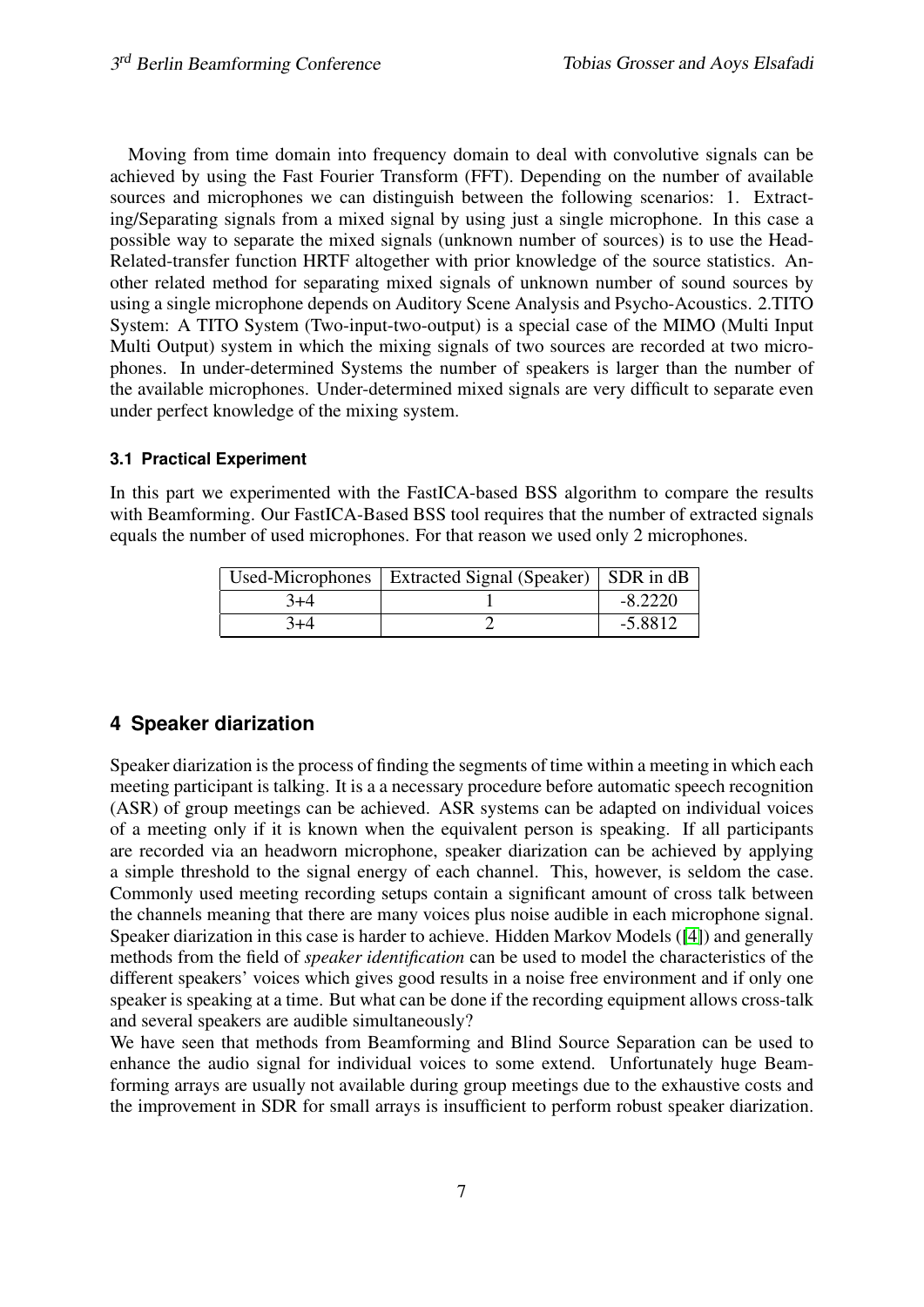Moreover the results from Blind Source Separation methods on real convolutive recordings are very limited. Often performance is measured only for either instantaneous mixtures or artificially convoluted mixtures. For many simultaneously recorded voices BSS is not feasible yet. In our upcoming research we will focus on finding parameters which can be used to characterize both the current status of a group meeting and the speaking style of individual speakers in terms of speech rythm and topic. Frequency and length of contributions of individual speakers could be such parameters and we will try to use these to make predictions on how probable the next contribution will be done by a particular speaker.

## **5 Automatic speech recognition**

Our speech recognition engine is based on the Hidden Markov Toolkit (HTK) which is developed at the Cambridge University Engineering Department. It is a triphone system trained on the Kiel Corpus of read speech with a vocabulary of about  $v = 1700$  words. The training material is transcribed phonetically with a set of *m* = 39 monophones. We used the HTK tools *HLEd* and *HHEd* to convert the monophone transcriptions into an equivalent set of word internal triphones. Each phoneme with a specific predecessor and successor phoneme builds one triphone model. Theoretically the number of possible triphones is  $m^3 = 39^3 = 59319$ . Since training material even for the biggest ASR speech corpora is not large enough to estimate robustly the parameters of so many models, HTK provides a convenient way of restricting the number of triphone models to those occuring in the training material which is 3109 in our case. If a specific triphone is included in the test corpus but was not in the training corpus it is constructed by tree based clustering during the recognition phase. Tree based clustering is a means of sharing model parameters like transition matrices from the Hidden Markov Models (HMM) and means and variances of the Gaussian Mixture Models accounting for the emission probabilities of the HMMs. Using our system we achieved a word accuracy of 90.46% using a bigram language model. The vocabulary size of the test set included 365 words.

The reported results were obtained on high quality non-spontaneous speech. Our future goals is to combine this ASR system with a robust speaker diarization method to get good performance on the simulated group meetings which were constrained to the vocabulary of the training material of our ASR system.

## **6 SUMMARY**

In this paper we presented a skeleton of a speaker diarization system for group meeting recordings and results of an automatic speech recognition system based on a vocabulary of 1700 words which achieved a word accuracy of 90.46%. While we could not yet present a working diarization system we showed promising results for different beamforming algorithms.

## **7 Outlook**

In the future we plan to use our simulated group meeting recordings to focus on interhuman interaction by analysing speech-markers for topic changes within the conversation. In particular speech-markers for misunderstandings, halting speech, and individual background which all